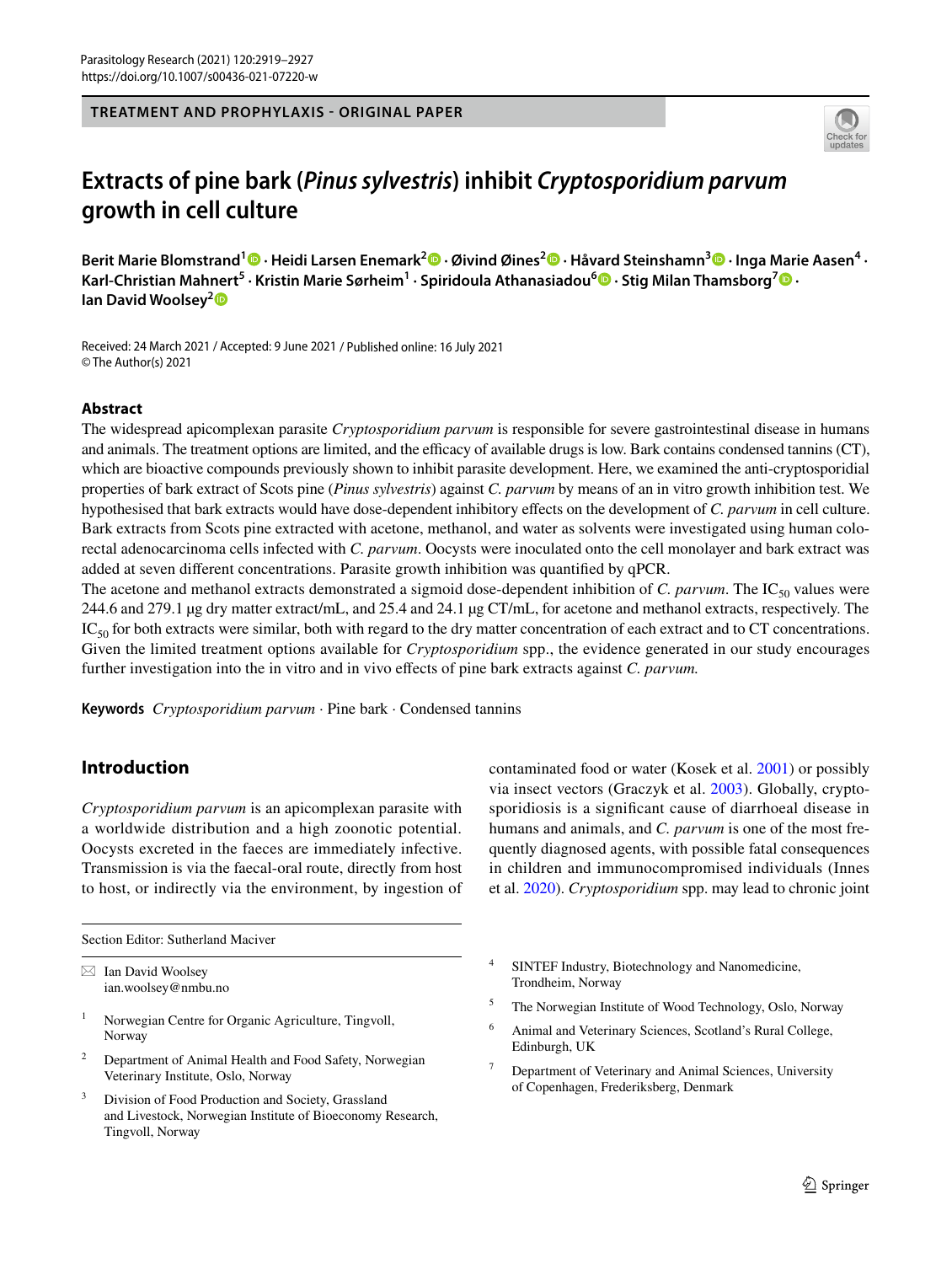pain, fatigue, and post-infectious irritable bowel syndrome in humans (Carter et al. [2019\)](#page-7-2). Similarly, *C. parvum* causes diarrhoea, loss of condition, and reduced growth rate in new-born calves, lambs, and other vertebrates (Smith [2008](#page-8-1)). Cryptosporidiosis in Norway is generally believed to be underdiagnosed (Nygård et al. [2003\)](#page-8-2). A survey between 2001 and 2003 demonstrated *C. parvum* infection in 53% of the dairy farms included in the study  $(n=136)$  (Hamnes et al. [2006a](#page-7-3)), and a study on wild cervids completed in the same time period concluded that *C. parvum* is widespread among the cervid population in Norway (Hamnes et al. [2006b](#page-7-4)). An outbreak of human cryptosporidiosis in Norway was frst reported in 2006 and was related to contamination from calves (Robertson et al. [2006](#page-8-3)). In 2011 and 2014, two additional animal associated human outbreaks were reported (Rimšelienė et al. [2011](#page-8-4); Lange et al. [2014](#page-8-5)).

The options for treatment and prevention of cryptosporidiosis in both animals and humans are limited and, in many cases, suboptimal. Presently, there are to our knowledge only two moderately efective pharmaceuticals applied for metaphylactic treatment of calves: halofuginone lactate and paromomycin (The European Commission [2020](#page-8-6); US food and drug administration [2020\)](#page-8-7). Nitazoxanide is the only licenced pharmaceutical for use in humans, and the drug has limited efect in immunocompromised patients. Currently, there are no vaccines against *C. parvum*, and the robust oocysts are highly resistant to the most commonly used disinfectants (Innes et al. [2020\)](#page-7-1).

There is evidence that dietary plant secondary metabolites (PSM) possess antiparasitic properties, both in vitro and in vivo (Anthony et al. [2005](#page-7-5); Hoste et al. [2015\)](#page-7-6). For instance, condensed tannins (CT) have proven antiparasitic efects (Dhakal et al. [2015](#page-7-7); Desrues et al. [2016b;](#page-7-8) Spiegler et al. [2017\)](#page-8-8). Few studies have tested the activity of diferent PSM against *C. parvum* (Sreter et al. [1999;](#page-8-9) Shahiduzzaman et al. [2009;](#page-8-10) Teichmann et al. [2012,](#page-8-11) [2016](#page-8-12); Gaur et al. [2018](#page-7-9); Woolsey et al. [2019b](#page-8-13)), and even fewer have tested CTs against *C. parvum* in animals (Kim and Healey [2001](#page-8-14); Derbakova et al. [2016\)](#page-7-10). To our knowledge, bark extracts from pine (*Pinus sylvestris*) have not previously been tested systematically against *C. parvum* in cell cultures in vitro*.*

The current insufficient treatment options against cryptosporidiosis and the possibility to exploit large amounts of excess bark from the Norwegian forest industry offer a strong incentive to further explore novel approaches to control cryptosporidiosis including bioactive compounds from bark extracts. In this study, we assessed the anti-cryptosporidial properties of bark extract of Scots pine against *C. parvum* by means of an in vitro growth inhibition test (Slifko et al. [1997;](#page-8-15) Woolsey et al. [2019a](#page-8-16)). We hypothesised that bark extracts with high CT concentration would have dosedependent inhibitory effects on the intracellular development of *C. parvum* in cell culture.

## **Materials and methods**

## **Parasite material**

*Cryptosporidium parvum* oocysts (Iowa strain) purchased from Bunch Grass Farm (ID, USA) harvested from suckling calves and isolated by sucrose gradient centrifugation within 14 days prior to delivery to the institute were stored at  $2 \times 10^7$ oocysts/mL in 50 mL phosphate-bufered saline (PBS) with penicillin 1000 IU and streptomycin 1000  $\mu$ g (2–7 °C). The viability of the oocysts was assessed within a week before the assays by staining oocysts in wet mounts with 4',6-diamidino-2-phenylindole (DAPI) and propidium iodide (PI) (Campbell et al. [1992](#page-7-11); Petersen and Enemark [2018\)](#page-8-17). The oocysts ( $\geq 100$ ) were counted using immunofuorescence microscopy, and the viability percentage was calculated (90%). This percentage was taken into account when calculating the concentration of viable oocyst in the stock solution.

The oocyst concentration was assessed within a week prior to the trial by diluting 10 µL stock solution with 990 µL PBS. Subsequently, 10 samples of 5  $\mu$ L diluted stock solution were stained with Crypt-a-Glo (Waterborne Inc, LA, USA) according to the product instructions and counted using an immunofuorescence microscope ftted with a fuorescein isothiocyanate (FITC) flter.

## **Cell culture**

Human ileocecal colorectal adenocarcinoma (HCT-8) cells (ECACC, Salisbury, UK) (Upton et al. [1994;](#page-8-18) Joachim et al. [2018](#page-7-12)) were maintained as described by Woolsey et al. [\(2019a\)](#page-8-16). A cell subcultivation was performed twice a week, when 80% confuent, using trypsin/EDTA (Sigma Aldrich, MO, USA). The cell cultures were incubated at 37  $\degree$ C, 5% CO<sub>2</sub> and 100% humidity. HCT-8 cells  $(2 \times 10^5$  per well) were seeded onto Nunclon® 96-well plates (Sigma Aldrich, MO, USA) and incubated till 80% confuence (24 h).

## **Bark extraction and determination of the concentration of condensed tannins (CT)**

Bark from *P. sylvestris* was ring debarked and collected in a sawmill in eastern Norway (Bergene Holm AS, Kirkenær) in March 2017 and stored at−20 °C until use. The bark was milled to chips of 0.5–2 cm in a hammer mill (Schutte Mini Mill, Bufalo, NY, USA), freeze-dried, and ground to particle sizes of approximately 2 mm in a coffee grinder. Aqueous acetone (70%), aqueous methanol (80%), and water were used as solvents producing three diferent extracts, PS-Ac, PS-Me, and PS-H2O, respectively. PS-Ac and PS-Me were prepared by adding 200 mL solvent to 10 g fne-ground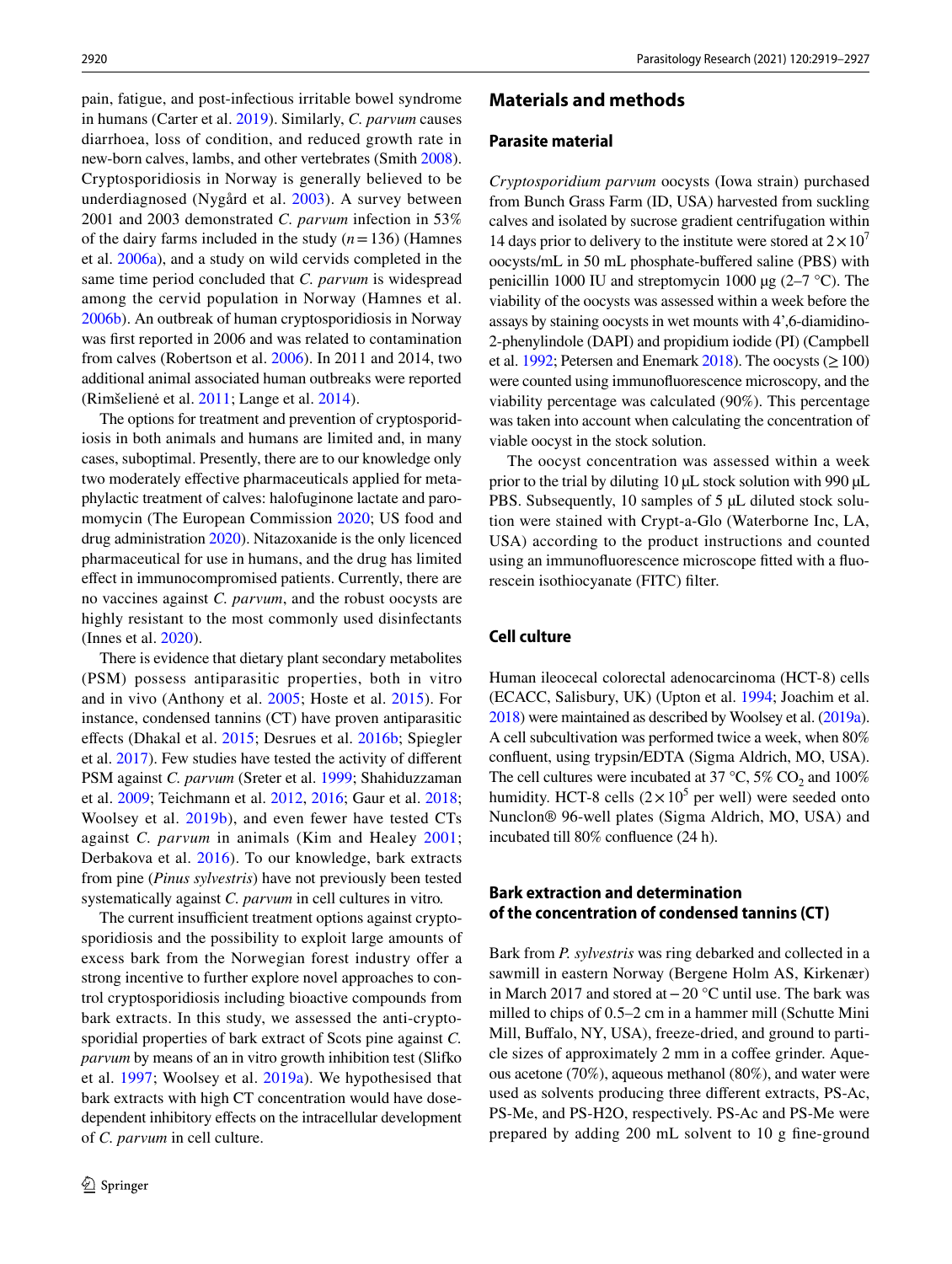bark, in an ultrasonic cleaning bath at full power (60 W) for 20 min (temperature increasing from 20 to 30 °C). For PS-H2O, 100 ml water was added to 10 g fne-ground bark, the extract was separated, and the procedure repeated. The temperature was 65 °C, and the time was 1 h for each of the two steps. The extracts were isolated by centrifugation and fltration (Whatman no 1) using vacuum suction. The organic solvents (acetone or methanol) were removed by evaporation (Rotavapor, 38 °C) before freezing and freeze-drying. For PS-H2O, the combined extracts were concentrated in a vacuum centrifuge at 65 °C (Thermo Scientifc Savant SC250EXP SpeedVac Concentrator) to approximately 50% of the volumes, before freezing and freeze-drying. The dried extracts were stored at−20 °C until further use.

Total CTs were quantifed by the butanol-HCl assay. Freeze-dried extracts were dissolved in methanol (80% in water) and analysed with cyanidin-HCl as standard (Grabber et al. [2013](#page-7-13)), using the conventional reagent without acetone, 2.5 h, and absorbance reading at 545 nm.

To determine the relative monomer composition, the mean degree of polymerisation (mDP), and cis–trans-ratio, the methanol extracts were thiolysed with cysteamine hydrochloride and analysed by HPLC (Bianchi et al. [2015](#page-7-14)) using an Ascentis Express C18 column (15 cm×2.1 mm, 2.7 µm, Supelco) and a flow rate of 0.3 mL/min.

Immediately prior to use, the dried extracts were dissolved in 100% dimethyl sulfoxide (DMSO), vortexed>1 min, and diluted down to fnal extract concentrations of 300 µg/mL, 250 µg/mL, 200 µg/mL, 150 µg/mL, 100 µg/mL, and 50 µg/mL dry matter extract in 1% DMSO using maintenance medium (MM; RPMI-1640 (Biowest, France) supplemented with 5% v/v bovine foetal serum, 5% v/v horse serum, 1 mM sodium pyruvate, penicillin 100 U/ mL, streptomycin 100 μg/mL, and amphotericin B 0.25 μg/ mL (all from Sigma Aldrich, MO, USA)).

## **Parasite inoculation onto cell monolayer and addition of extract**

Before inoculation, the oocysts went through an excystation protocol as described earlier (Slifko et al. [1997;](#page-8-15) Woolsey et al. [2019a\)](#page-8-16):  $2 \times 10^6$  viable oocysts (120 µL) and  $2 \times 10^6$ inactivated oocyst (IO) solution (120 µL stock solution previously incubated at 70 °C for 30 min) were suspended in bleach (120 µL 5.35% sodium hypochlorite and 960 µL MilliQ water) for 10 min on ice, and then centrifuged at  $4000 \times g$ for 4 min at 4 °C. The supernatant was aspirated, and 14 mL MilliQ water was added to each of the suspensions. The solutions were vortexed for 10 s and spun again  $(4000 \times g,$ 4 min, 4  $^{\circ}$ C). The supernatant was aspirated down to 200 µL and the oocysts were re-suspended in 9.8 mL pre-warmed MM (37 $\degree$ C), which gave a final oocyst concentration of  $2 \times 10^5$  oocysts per millilitre.

Oocyst solution  $(100 \mu L)$  was added to each monolayer well with a multichannel pipette with IO and MM as controls  $(n=3)$ . The plates were incubated for 4 h (37 °C, 5% CO<sub>2</sub>, 100% humidity), subsequently the wells were washed 5 min with PBS, and bark extracts were added to the live oocyst wells at the extract concentrations as mentioned above (biological repeat,  $n=3$  for each concentration). DMSO (1%) in MM was added to the negative MM controls and the IO wells, and paromomycin (500 µg/mL) in MM was added as positive control  $(n=3)$  (see supplementary material for a plate overview). Each plate was duplicated.

#### **Cell viability**

After 44-h incubation (37 °C, 5% CO<sub>2</sub>, 100% humidity) (Slifko et al. [1997](#page-8-15)), the cell viability was determined using an integrated non-destructive water-soluble tetrazolium salt assay (WST-1 cell proliferation assay kit; Roche, Basel, Switzerland): MM was aspirated from the wells and 10- $\mu$ L WST-1 10% working solution was added to each well. The plates were incubated for  $>30$  min and the optical density was read at 450 nM  $(OD_{450})$ . The plates were read every 15 min until all negative control wells had reached an  $OD<sub>450</sub>$ value of > 1. Monolayers were considered viable if OD values in the extract wells were>75% of the negative controls (Teichmann et al. [2012\)](#page-8-11).

#### **DNA extraction**

The wells were washed  $(3 \times 5 \text{ min})$  with 100 µL PBS (37 °C), and 20 µL proteinase K and 180 µL ATL buffer (Qiagen, Hilden, Germany) were added to each well. Then, the plates were incubated (56 °C, 90 min) and the content of each well was aspirated into 1.5 mL Eppendorf tubes. DNA extraction was performed by means of QIAcube DNeasy® blood and tissue kit (Qiagen, Hilden, Germany) (tissues and rodent tails protocol, elution volume: 200 µL).

#### **qPCR assay**

The growth of *C. parvum* in the cell cultures was assessed by measuring the amount of *C. parvum* specifc DNA. Quantitative polymerase chain reaction (qPCR) was performed using 18S primers (Morgan et al. [1997\)](#page-8-19) (Cryp18S\_Frt 5'-AGTGACAAGAAATAACAATACAGG and Cryp18S\_ Rrt 5'-CCTGCTTTAAGCACTCTAATTTTC-3') with hydrolysis probe (Amann et al. [1990;](#page-7-15) Keegan et al. [2003\)](#page-7-16) (Integrated DNA Technologies, Coralville, IA, USA). Quantitative PCR reactions were conducted in a total volume of 25 µL containing 3 µL of each forward and reverse primers, 0.6 µL probe, 12.5 µL 2×Brilliant III Fast Master Mix (Agilent Technologies, Santa Clara, CA, USA), 5.4 µL dH<sub>2</sub>O (nuclease-free water, Integrated DNA Technologies,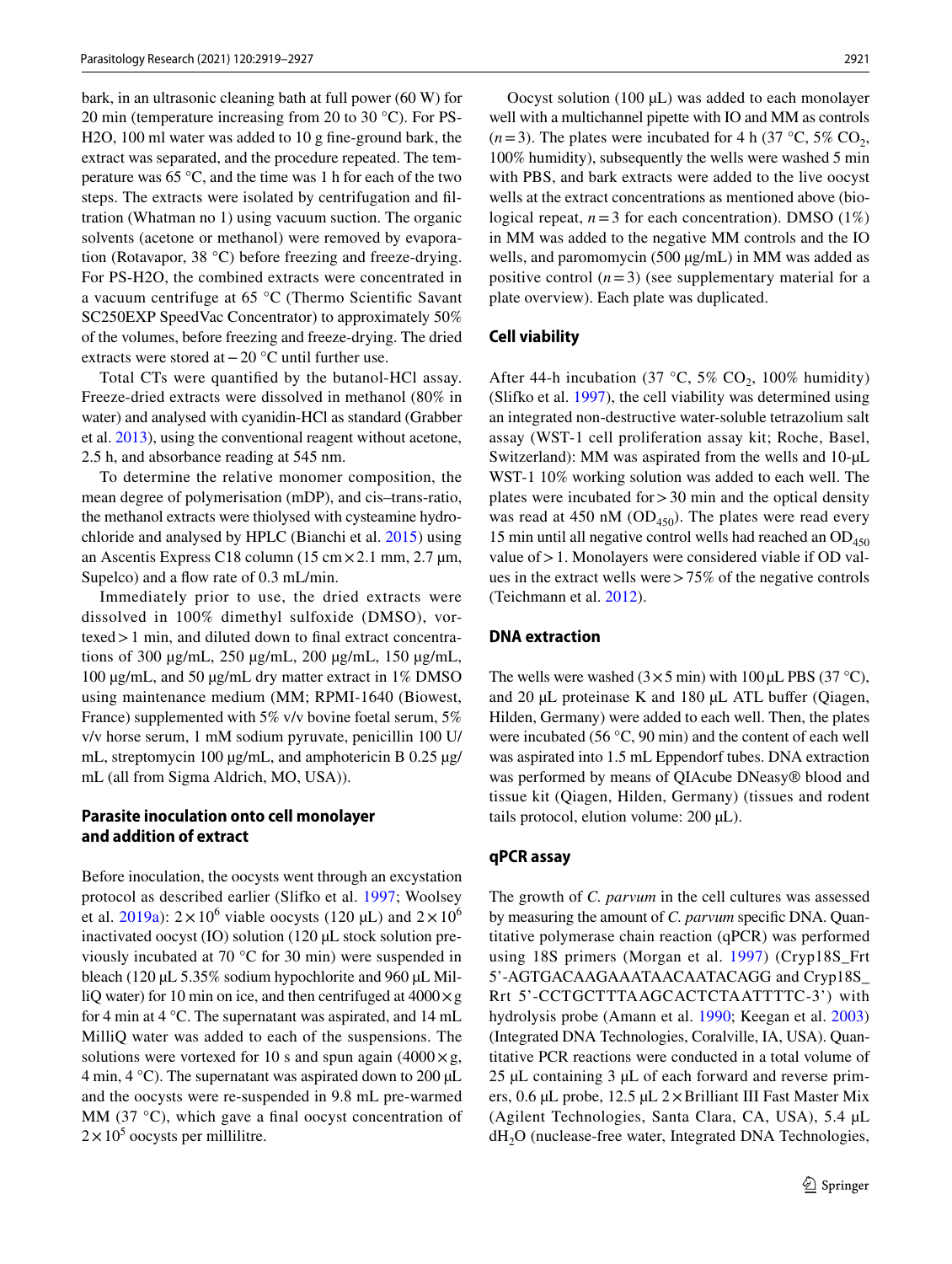Coralville, IA, USA), and 0.5 µL DNA template. Reactions were run on 96-well white-bottomed qPCR plates (Bio-Rad, Hercules, CA, USA).

From each biological replicate plate, extracted DNA from each biological repeat  $(n=3)$  was run in duplicate  $(2)$ technical repeats) on the qPCR plate. DNA template from a separate oocyst titration study (cell monolayer infected with  $5 \times 10^4$ –50 oocysts/well, 2 biological and 2 technical repeats per biological repeat per concentration) was added to each qPCR run to serve as DNA standards (Woolsey et al. [2019a](#page-8-16)).

The cycling conditions were initially 95 °C for 2 min followed by 44 cycles (95 °C for 10 s, 58 °C for 10 s, 72 °C for 20 s) on C1000 Touch (BioRad, Hercules, CA, USA). The defnition of the cycle threshold was set at the beginning of the rise of the log-linear phase, and a quantifcation cycle (Cq) above 40 cycles was defned as negative based on the non-template controls included on each qPCR plate (Bustin et al. [2009\)](#page-7-17). To analyse the amplifcation curves, BioRad CFX manager v3.1 software was used and the Cq values from the standard templates with known oocyst number were used to calculate the DNA level of the test templates. The data used in the subsequent analyses were defned as *C. parvum* DNA quantity relative to the DNA standard templates  $(DNA<sub>rel</sub>)$ .

#### **Statistics**

qPCR standard curves were produced in BIORAD CFX Manager v3.1. For each extract (PS-Ac, PS-Me, and PS-H2O), data used for statistical analyses was collected from two independent parasite growth inhibition assays with three biological repeats per extract concentration and two technical repeats per well per assay. By plotting the seven extract concentrations as independent variables and  $DNA_{rel}$ as dependent variable, it appeared that the relationship was inverse sigmoid for PS-Ac and PS-Me. We therefore analysed the data using a non-linear regression procedure (NLIN) in SAS (SAS release 9.4, SAS Institute, Cary, NC), and applied this to calculate the half maximal inhibitory concentration  $(IC_{50})$  for both PS-Ac and PS-Me. Two-sided *p* values of ≤0.05 were considered significant. The results from the PS-H2O assay were plotted into a simple  $(x,y)$ -plot and ftted a linear regression model.

## **Results**

## **Characterisation of bark extracts**

The extract DM yield per gram bark was 55, 47, and 54 mg/g for PS-Ac, PS-Me, and PS-H2O, respectively. The mean CT concentrations of PS-Ac, PS-Me, and PS-H2O were  $95.3 \pm 3.0$ ,  $90.9 \pm 2.2$ , and  $33.3 \pm 2.5$  mg/g DM extract  $(\pm s.d.)$  (9.5, 9.1, and 3.3%), respectively. The final CT concentrations in the dilutions thus ranged from 4.8 to 28.6, 4.5 to 27.3, and 1.7 to 10.0 µg/mL in PS-Ac, PS-Me, and PS-H2O, respectively. For the methanol extract, the PC:PD ratio was > 99:1, cis:trans ratio 79:21, and mDP 5.8.

#### **Cell viability**

HCT-8 monolayer viability was within threshold limits of 75% of the negative controls in all wells on all plates except for two wells (yielding 70.0 and 73.8% of the negative controls), which were excluded from the later calculations.

#### **C. parvum growth inhibition assay**

Based on model property and the result of the statistical analysis (model mean square error and the value of the parameter estimates relative to their respective standard error), the following model (Model 1) was chosen for the extracts PS-Ac and PS-Me when testing the extract dry matter (DM) concentrations for anti-cryptosporidial effect  $(p < 0.01)$ :

$$
\mu_{y}(x) = \frac{\gamma}{1 + \left(\frac{x}{\delta}\right)^{\theta}}
$$

 $\mu_{\nu}(x)$  is the DNA<sub>rel</sub> of a given value *x*, *x* is the extract DM concentration,  $\gamma$  is the value of  $\mu_{\nu}(x)$  when no extract is applied  $(x = 0)$ ,  $\delta$  is the *x* value at the inflection point (concentration of the strongest decline in  $DNA_{rel}$ ), which is equivalent to  $IC_{50}$ , and  $\theta$  describes the slope of the curve, i.e., the reduction in  $DNA_{rel}$  per unit increase in extract (Table [1](#page-4-0)). Based on the calculation, we found a dose-dependent relationship between the extract DM concentration (PS-Ac and PS-Me) and  $DNA_{rel}$  (Fig. [1](#page-5-0)a and 1b).

We used the same principles to investigate the relationship between CT concentration and  $DNA_{rel}$ . Data from PS-Me (CT) converged using Model 1, and its estimated parameters are presented in Table [1](#page-4-0). The data from PS-Ac (CT) converged when using the following Model 2  $(p < 0.0001)$ :

$$
E(y) = \alpha \cdot e^{-\beta \cdot e^{k \cdot x}}.
$$

 $E(y)$  is the oocyst concentration of a given value *x*, *x* is the extract CT concentration,  $\alpha$  and  $\beta$  describe the DNA<sub>rel</sub> when no extract was applied ( $x = 0$ ), and  $\beta$  and  $k$  form the slope of the curve. Table [2](#page-6-0) lists the estimated parameters for the PS-Ac CT curve.

The  $IC_{50}$  for PS-Ac and PS-Me extracts were estimated to 244.6 and 279.1 µg DM/mL (24.1 and 25.4 µg CT/mL), respectively.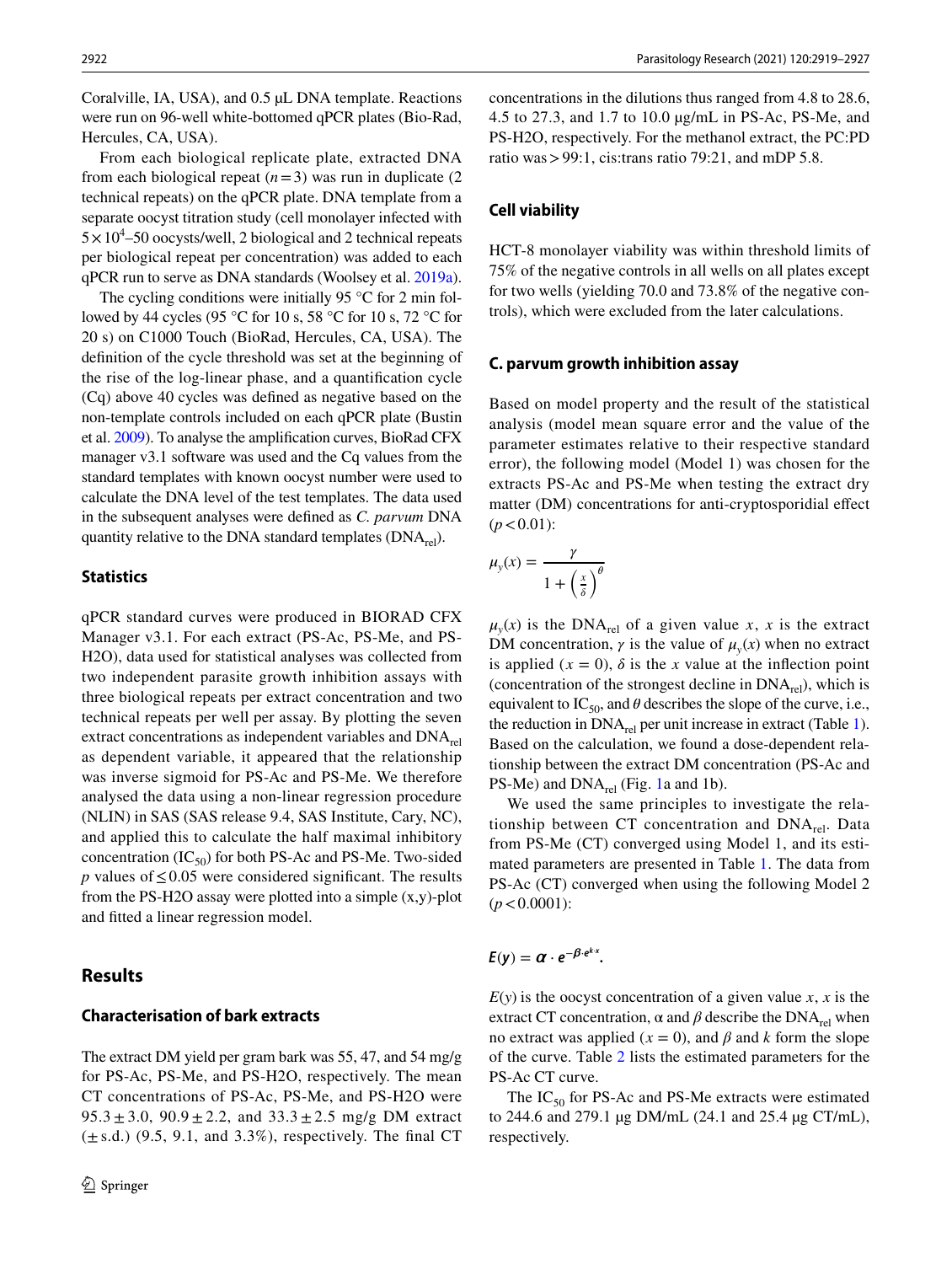<span id="page-4-0"></span>**Table 1** Parameter estimates describing inhibition related to dry matter (DM) and CT concentrations

| Parameter                            | Extract (DM)       |                   | Extract (CT)      | Extract $(CT)$    |
|--------------------------------------|--------------------|-------------------|-------------------|-------------------|
|                                      | $PS-AC$            | PS-Me             | PS-Me             | $PS-CT_m$         |
| Model $p$ value                      | < 0.0001           | < 0.0001          | < 0.0001          | < 0.0001          |
|                                      | 24, 125.4 (1926.5) | 20,103.8 (2755.8) | 20,103.8 (2755.8) | 21,632.5 (1448.6) |
| $\delta$ (IC <sub>50</sub> ) (µg/mL) | 244.6              | 279.1             | 25.4              | 26.2              |
| $\theta$                             | 5.2594 (2.3817)    | 14.6109 (15.1513) | 14.611 (15.1514)  | 11.2822 (8.015)   |

Data converged when using the function  $\mu_y(x) = \frac{y}{1 + \left(\frac{x}{\sigma}\right)^{\theta}}$ , where *x* is the concentration, *y* is the value of  $\mu_y(x)$  when  $x = 0$ ,  $\delta$  is the *x* value giving  $\mu_y(x) = \frac{1}{2} \cdot \mu_y(0)$  (IC<sub>50</sub>), and  $\theta$  gives the slope of the curve

For PS-Ac,  $DNA_{rel}$  values were not significantly different from the positive control for concentrations higher than 200  $\mu$ g/mL ( $P > 0.05$ ). For PS-Me, this was observed in concentrations above 250  $\mu$ g/mL (*P* > 0.05).

The results from the PS-H2O assay could not be ftted in any reasonable way by any of the sigmoid models we tried. A simple  $(x, y)$  plot of the observed data together with a fitted linear model shows no statistically signifcant relationship between PS-H2O extract concentration and  $DNA_{rel}$  (Fig. [1c](#page-5-0)).

The CT data from all three extracts were merged (PS- $CT_m$ ) and the relationship between PS- $CT_m$  and DNA<sub>rel</sub> was estimated with extract as random variable. The data converged using Model 1, and estimated parameters can be seen in Table [1](#page-4-0). We found a dose-dependent negative correlation between the PS-CT<sub>m</sub> concentration and DNA<sub>rel</sub> (Fig. [1](#page-5-0)d). The  $IC_{50}$  for PS-CT<sub>m</sub> was estimated to 26.2 µg CT/mL.

# **Discussion**

This study revealed a dose-dependent anti-cryptosporidial efect of acetone and methanol bark extracts (PS-Ac and PS-Me) from *P. sylvestris*. Our fndings support the results of other studies addressing the possible efects of pine extracts against protozoa. Kim and Healey ([2001\)](#page-8-14) demonstrated in vivo that ethanol extracted bark extracts from *Pinus pinaster* reduced the oocyst shedding and improved the overall health of mice infected with *C. parvum*. Similarly, a study of goats infected with *Eimeria* spp. demonstrated that feeding pine (*Pinus densifora*) needles signifcantly reduced the oocyst excretion compared to untreated controls. In the treated goats, oocyst excretion 10 days post-treatment was reduced by 93%, relative to the pre-treatment oocyst excretion (Hur et al. [2005](#page-7-18)). In vitro antiprotozoal efect of bark extract has also been shown against *Eimeria* spp. of poultry, where water extracted pine bark reduced the oocyst sporulation by 77.2–86.4% relative to untreated controls (Molan et al. [2009](#page-8-20)).

Importantly, we showed that both PS-Ac and PS-Me were, in the highest concentrations, no diferent from their respective positive controls. This shows that the extracts

have an in vitro anti-cryptosporidial effect close to that of paromomycin, one of the few pharmaceuticals registered for use in animals.

Furthermore, merging results of PS-Ac and PS-Me, we described a dose-dependent relationship between CT concentration and  $DNA_{rel}$ . Previous evidence is not conclusive on whether the CTs in the plant extracts are the compounds responsible for their antiparasitic activity. In some cases, the observed activity is closely linked to CT concentration (Novobilsky et al. [2011](#page-8-21), [2013](#page-8-22); Desrues et al. [2016a](#page-7-19)), while others have been unable to demonstrate such a link (Castañeda-Ramírez et al. [2017;](#page-7-20) Hernández-Bolio et al. [2018;](#page-7-21) Esteban-Ballesteros et al. [2019](#page-7-22)). Possible explanations to this divergence include the degree of purity of the extracts, and it is evident that bioactivity of CTs is strongly related to chemical structure, e.g., type of monomers, mDP and degree of galloylation (Mueller-Harvey et al. [2019](#page-8-23)).

In this trial, the extracts with the highest CT concentration also demonstrated the highest antiprotozoal efect; thus, it is likely that CTs play an important role in the interaction between parasites and extracts. Nevertheless, the possibility that other PSM, such as other polyphenols or non-phenolic compounds like sesquiterpene lactones, may also have a role in the activity observed in this study cannot be excluded as previously suggested (Barone et al. [2019](#page-7-23)).

In our study, PS-Ac exhibited anti-cryptosporidial efect at a lower dose but had a lower rate of reduction compared to PS-Me (cf. $\theta$ , Table [1\)](#page-4-0). Additionally, the IC<sub>50</sub> was lower for PS-Ac than for PS-Me. The CT concentration of both extracts was similar and showed approximately the same inhibition of the parasitic development. Yet, it was not possible to fit the data generated from both extracts to the same model. This may support the theory that unknown, non-CT components present had a clear infuence on the anti-cryptosporidial effect and/or that differences in chemical composition were related to the extraction method.

To our knowledge,  $IC_{50}$  values for pine bark extracts tested against *C. parvum* have not been calculated before. Our fndings were in accordance with Williams et al. ([2014\)](#page-8-24) who tested purified and fractionated acetone pine bark extracts against *Haemonchus contortus* in a larval migration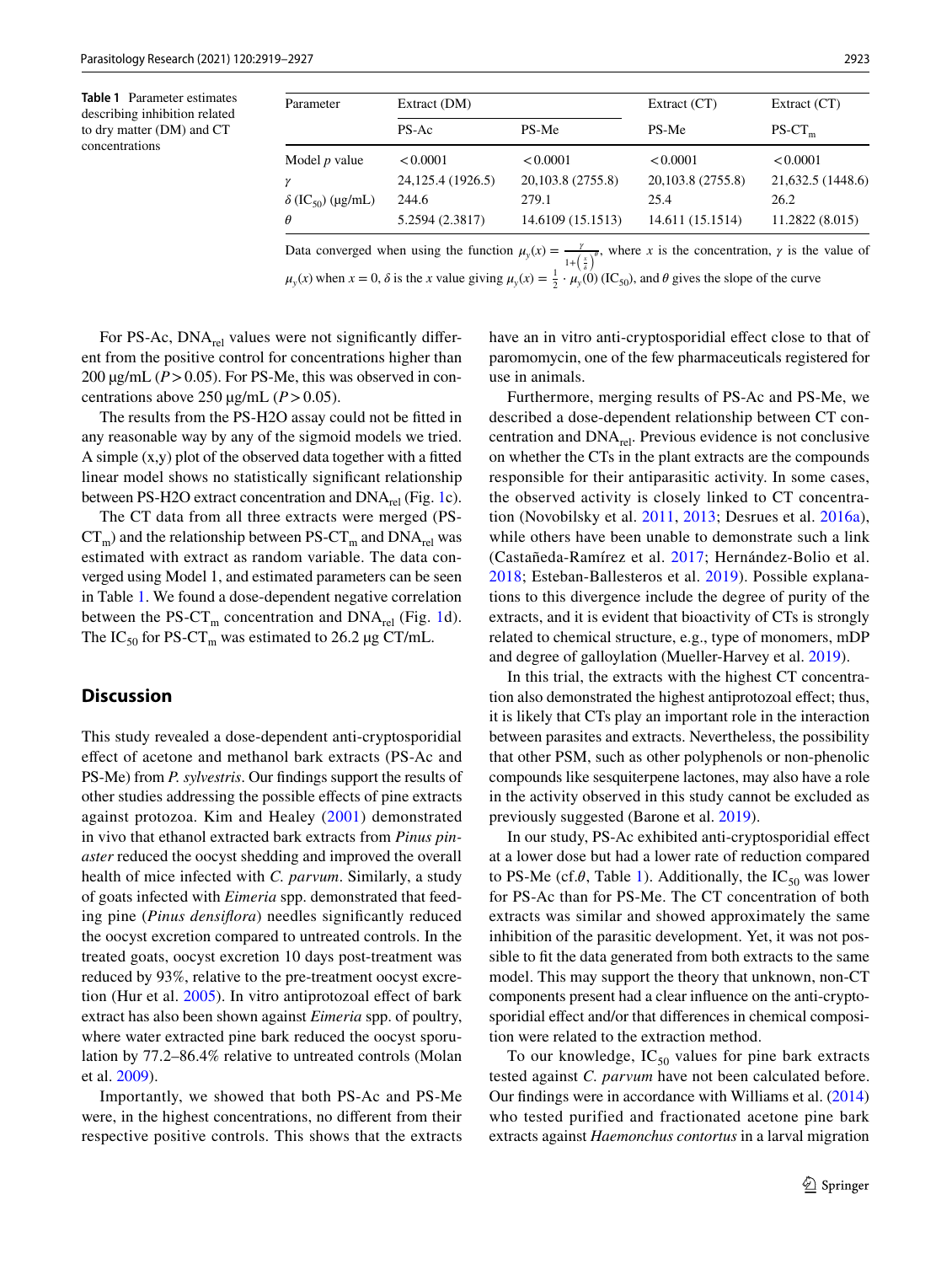<span id="page-5-0"></span>**Fig. 1** Inhibition of *Cryptosporidium parvum* development (black line) with increasing dry matter (DM) ( **a** – **c**) or condensed tannins (CT) ( **d**) concentrations from acetone ( **a**), methanol ( **b**), and water ( **c**) based bark extracts from Scots pine (*Pinus sylvestris*). Black circles, mean DNA content relative to the standards  $(DNA_{rel})$  of observed values for each extract dose. Square, positive control (paromomycin). Triangle, half maximal inhibitory concentration  $(IC_{50})$ . Error bars on observed values represent standard error of the mean (SEM). Area between dashed lines: 95% confdence interval. ( **d**) DM concentrations was converted to CT concentrations, and all extracts were merged ( $PS-CT_m$ ).  $PS-CT_m$  exhibited a negative correlation with DNA<sub>rel</sub>. The symbols are mean of observed values of PS-Ac (squares), PS-Me (routes), and PS-H2O (black circles). The open circle displays the mean of the negative controls and the triangle the positive control

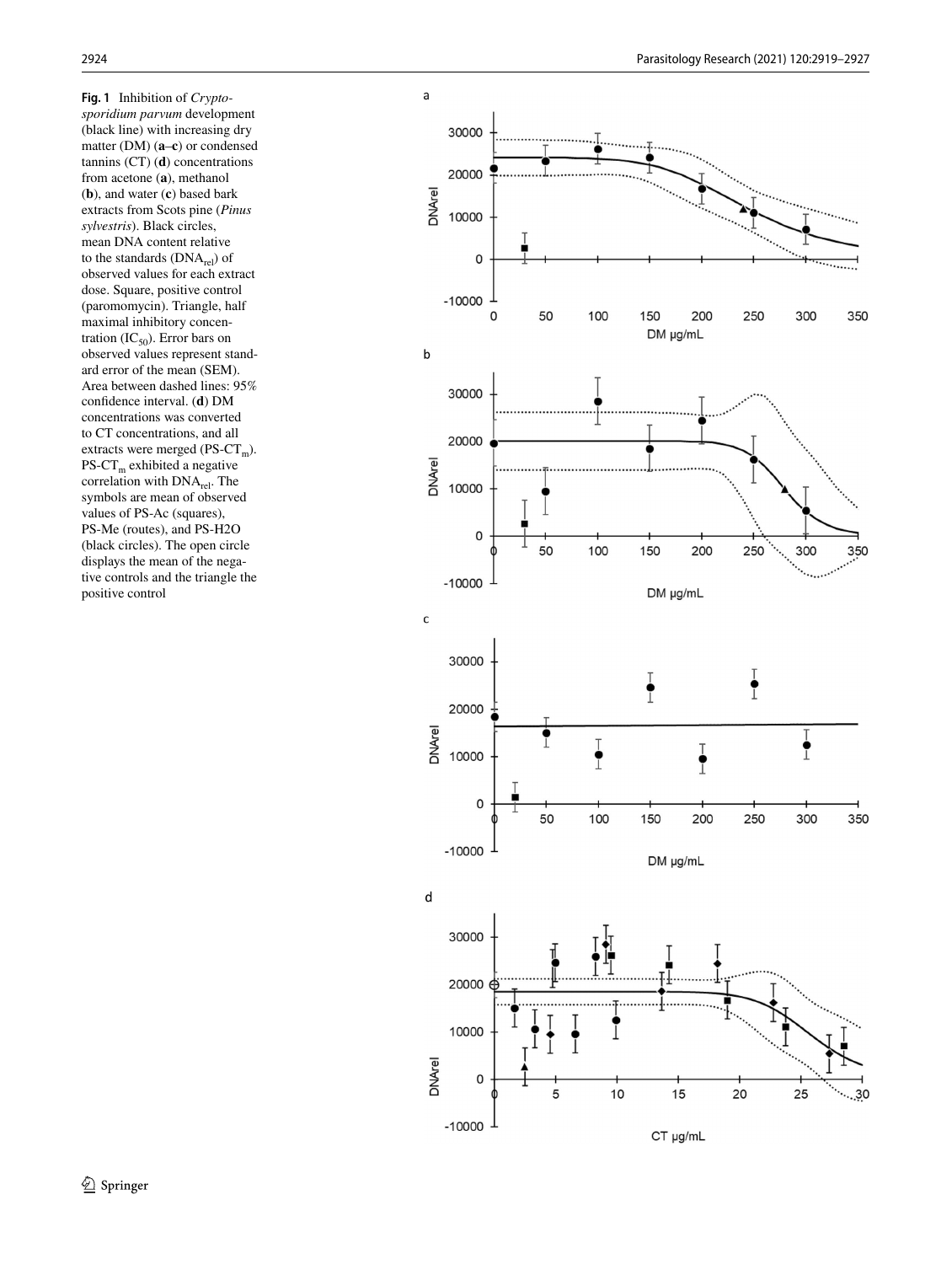<span id="page-6-0"></span>**Table 2** Parameter estimates describing inhibition related to CT concentration for PS-Ac

| Parameter         | Extract $(CT)$    |  |
|-------------------|-------------------|--|
|                   | PS-Ac             |  |
| Model $p$ value   | < 0.0001          |  |
| $\alpha$          | 24,674.7 (2828.3) |  |
| $\beta$           | 0.0114(0.026)     |  |
| $\boldsymbol{k}$  | 0.1713(0.0865)    |  |
| $IC_{50}$ (µg/mL) | 24.1              |  |

Data converged when using the function  $\mu_y(x) = \alpha \cdot e^{-\beta \cdot e^{kx}}$ , where *x* is the CT concentration;  $\alpha$  and  $\beta$  give the oocyst level when  $x=0$ ; and  $\beta$ and  $k$  describe the slope of the curve. IC<sub>50</sub> is the half maximal inhibitory concentration for each extract

inhibition test and estimated  $IC_{50}$  to be 40.4 µg CT/mL. Molan ([2014](#page-8-25)) found  $IC_{50}$  values of 69 µg CT/mL in a *Trichostrongylus colubriformis* larval development inhibition assay with purifed acetone pine bark extracts containing 35% CT. It has previously been shown that a high mDP and low PC:PD ratio are of importance when it comes to the antiparasitic activity (Mueller-Harvey et al. [2019\)](#page-8-23). PS-Ac and PS-Me had a low CT percentage, low mDP, and negligible amount of PDs, which was generally in accordance with previous studies (Matthews et al. [1997](#page-8-26); Bianchi et al. [2015,](#page-7-14) [2019;](#page-7-24) Desrues et al. [2016a](#page-7-19)), yet the anti-cryptosporidial effect was significant with a low  $IC_{50}$ . This supports the assumption that other components may have contributed to the inhibition of the development of *C. parvum*.

For PS-H2O, there was no statistically signifcant relationship between the extract DM concentration and  $DNA_{rel}$ (Fig. [1](#page-5-0)c). Barone et al. [\(2019\)](#page-7-23), on the other hand, tested 51 *Lotus corniculatus* water extracts in vitro and found dosedependent anthelmintic activity in several extracts, demonstrating that the use of water as a solvent does not preclude the extraction of active antiparasitic compounds. The lack of biological activity can be explained by the fact that we were not able to achieve a high enough concentration (DM or CT) or that the active components cannot be extracted using water as solvent.

Our results confrmed that acetone and methanol solvents have a higher ability to extract proanthocyanidins (CTs) from pine bark compared to water. This solvent-dependent diference in CT extractability is in accordance with Ramos et al. ([2013\)](#page-8-27), who found that water extracted bark extract from *P. sylvestris* had a high extract yield but a low concentration of total phenol and CT compared to extracts produced with methanol and acetone as solvents (Ramos et al. [2013](#page-8-27)). A possible reason for the low CT yield when using water as solvent is explained by Matthews et al. ([1997](#page-8-26)) who describe direct linkages between non-extractable CTs and the cell wall matrix and weaker CT-CT linkages extractable with aqueous methanol but not with water. Despite the lack of anti-cryptosporidial efect of PS-H2O at the concentrations tested, it is important not to dismiss water extracts as inactive. Acetone and methanol are strictly regulated (Klima- og miljødepartementet [2004\)](#page-8-28), highly fammable, toxic organic solvents potentially harmful to humans. Large scale production of bark extracts with the use of organic solvents is costly, and potential production sites are hard to come by. Water, on the other hand, is non-toxic to living organisms, leaves a lower environmental footprint and is less costly and easier to use for large scale production of extracts. We recommend further in vitro studies to test pine water extracts against *C. parvum* in higher concentrations.

Cryptosporidiosis is considered a neglected disease and reducing oocyst shedding in animals is an important One Health goal as it reduces the risk of disease in humans (Innes et al. [2020\)](#page-7-1). If pine bark extracts can be used to combat livestock cryptosporidiosis, they may be an environmentally friendly alternative to the current pharmaceuticals and constitute a step towards minimising contamination of drinking water and subsequent human cryptosporidiosis.

## **Conclusion**

Both acetone and methanol extracts of *P. sylvestris* showed marked anti-cryptosporidial properties by inhibiting the development of *C. parvum* in HCT-8 cell cultures. The effect of the bark extracts was dose-dependent with  $IC_{50}$  values for CT almost similar between extracts (approximately 25 µg CT/mL). At the highest concentrations, the inhibitory activities were similar to that of existing drugs. A dose-dependent efect could not be confrmed for the water extract. Ultimately, in vitro testing should be followed by in vivo experiments with pine bark extracts to assess their applicability and relevance for disease control in animals. We also suggest further exploration of the anti-cryptosporidial efect of water extracts.

## **Data and materials availability**

The datasets generated during the current study are available from the corresponding author on reasonable request.

**Supplementary Information** The online version contains supplementary material available at<https://doi.org/10.1007/s00436-021-07220-w>.

**Acknowledgements** We thank the Research Council of Norway and the BIONÆR programme for funding this trial through the BarkCure project (Grant number 268264). We would also like to thank Inger Hefernan for her invaluable help in the laboratory and Dr Sokratis Ptochos for important support.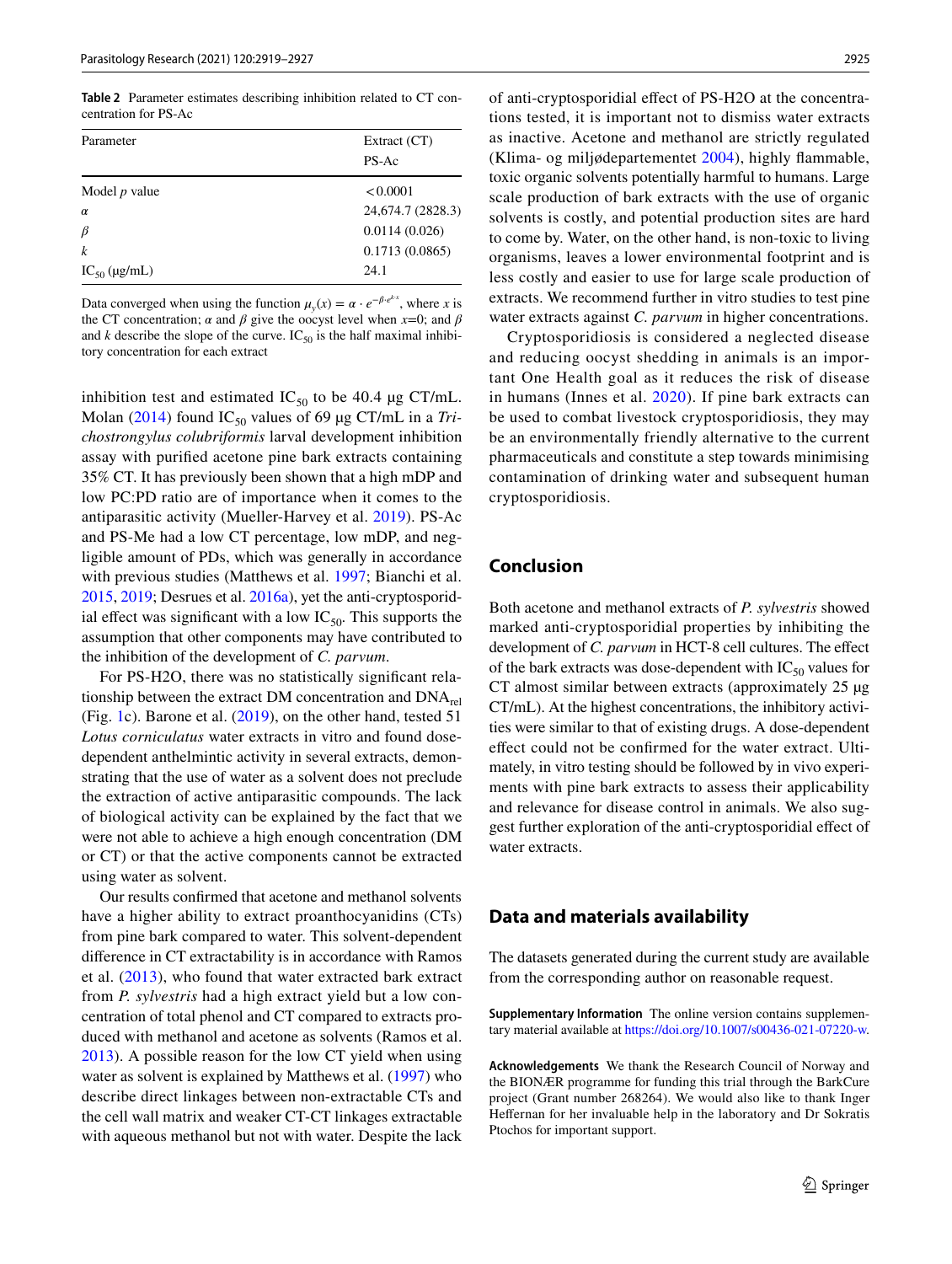**Funding** Open access funding provided by Norwegian University of Life Sciences. The project was funded by the Norwegian Research Council, funding number 268264. Scotland's Rural College (SRUC) receives funding from the Scottish government.

#### **Declarations**

**Conflicts of interest** The authors declare no competing interests.

**Open Access** This article is licensed under a Creative Commons Attribution 4.0 International License, which permits use, sharing, adaptation, distribution and reproduction in any medium or format, as long as you give appropriate credit to the original author(s) and the source, provide a link to the Creative Commons licence, and indicate if changes were made. The images or other third party material in this article are included in the article's Creative Commons licence, unless indicated otherwise in a credit line to the material. If material is not included in the article's Creative Commons licence and your intended use is not permitted by statutory regulation or exceeds the permitted use, you will need to obtain permission directly from the copyright holder. To view a copy of this licence, visit <http://creativecommons.org/licenses/by/4.0/>.

## **References**

- <span id="page-7-15"></span>Amann RI, Binder BJ, Olson RJ et al (1990) Combination of 16S rRNA-targeted oligonucleotide probes with fow cytometry for analyzing mixed microbial populations. Appl Environ Microbiol 56:1919–1925
- <span id="page-7-5"></span>Anthony JP, Fyfe L, Smith H (2005) Plant active components - a resource for antiparasitic agents? Trends Parasitol 21:7. [https://](https://doi.org/10.1016/j.pt.2005.08.004) [doi.org/10.1016/j.pt.2005.08.004](https://doi.org/10.1016/j.pt.2005.08.004)
- <span id="page-7-23"></span>Barone CD, Zajac AM, Ferguson SM et al (2019) In vitro screening of 51 birdsfoot trefoil (*Lotus corniculatus L.*; *Fabaceae*) strains for anti-parasitic efects against *Haemonchus contortus*. Parasitology 146:828–836. <https://doi.org/10.1017/S0031182018002214>
- <span id="page-7-14"></span>Bianchi S, Kroslakova I, Janzon R et al (2015) Characterization of condensed tannins and carbohydrates in hot water bark extracts of European softwood species. Phytochemistry 120:53–61. [https://](https://doi.org/10.1016/j.phytochem.2015.10.006) [doi.org/10.1016/j.phytochem.2015.10.006](https://doi.org/10.1016/j.phytochem.2015.10.006)
- <span id="page-7-24"></span>Bianchi S, Zikeli F, Vinciguerra V et al (2019) Characterization of *Pinus nigra var. laricio* [Maire] bark extracts at the analytical and pilot scale. Holzforschung 73:353–361. [https://doi.org/10.1515/](https://doi.org/10.1515/hf-2018-0105) [hf-2018-0105](https://doi.org/10.1515/hf-2018-0105)
- <span id="page-7-17"></span>Bustin SA, Benes V, Garson JA et al (2009) The MIQE Guidelines: Minimum Information for Publication of Quantitative Real-Time PCR Experiments. Clin Chem 55:611–622. [https://doi.org/10.](https://doi.org/10.1373/clinchem.2008.112797) [1373/clinchem.2008.112797](https://doi.org/10.1373/clinchem.2008.112797)
- <span id="page-7-11"></span>Campbell AT, Robertson LJ, Smith HV (1992) Viability of *Cryptosporidium parvum* oocysts: correlation of *in vitro* excystation with inclusion or exclusion of fuorogenic vital dyes. Appl Environ Microbiol 58:3488–3493
- <span id="page-7-2"></span>Carter BL, Stif RE, Elwin K et al (2019) Health sequelae of human cryptosporidiosis – a 12-month prospective follow-up study. Eur J Clin Microbiol Infect Dis 38:1709–1717. [https://doi.org/10.1007/](https://doi.org/10.1007/s10096-019-03603-1) [s10096-019-03603-1](https://doi.org/10.1007/s10096-019-03603-1)
- <span id="page-7-20"></span>Castañeda-Ramírez GS, Torres-Acosta JFJ, Sandoval-Castro CA et al (2017) Is there a negative association between the content of condensed tannins, total phenols, and total tannins of tropical plant extracts and in vitro anthelmintic activity against *Haemonchus contortus* eggs? Parasitol Res 116:3341–3348. [https://doi.org/10.](https://doi.org/10.1007/s00436-017-5650-4) [1007/s00436-017-5650-4](https://doi.org/10.1007/s00436-017-5650-4)
- <span id="page-7-10"></span>Derbakova A, Keidāne D, Liepa L, Zolnere E (2016) The effect of sea buckthorn (*Hippophae rhamnoides*) extract on *Cryptosporidium* spp. invasion in calves. Res Rural Dev 1:140–143. [https://doi.org/](https://doi.org/10.3168/jds.2009-2111) [10.3168/jds.2009-2111](https://doi.org/10.3168/jds.2009-2111)
- <span id="page-7-19"></span>Desrues O, Fryganas C, Ropiak HM et al (2016a) Impact of chemical structure of favanol monomers and condensed tannins on in vitro anthelmintic activity against bovine nematodes. Parasitology 143:444–454. <https://doi.org/10.1017/S0031182015001912>
- <span id="page-7-8"></span>Desrues O, Peña-Espinoza M, Hansen TVA et al (2016b) Anti-parasitic activity of pelleted sainfoin (*Onobrychis viciifolia*) against *Ostertagia ostertagi* and *Cooperia oncophora* in calves. Parasit Vectors 9:1–10.<https://doi.org/10.1186/s13071-016-1617-z>
- <span id="page-7-7"></span>Dhakal S, Meyling NV, Williams AR et al (2015) Efficacy of condensed tannins against larval *Hymenolepis diminuta* (Cestoda) in vitro and in the intermediate host *Tenebrio molitor* (Coleoptera) *in vivo*. Vet Parasitol 207:49–55. [https://doi.org/10.1016/j.vetpar.](https://doi.org/10.1016/j.vetpar.2014.11.006) [2014.11.006](https://doi.org/10.1016/j.vetpar.2014.11.006)
- <span id="page-7-22"></span>Esteban-Ballesteros M, Sanchis J, Gutiérrez-Corbo C et al (2019) *In vitro* anthelmintic activity and safety of diferent plant species against the ovine gastrointestinal nematode *Teladorsagia circumcincta*. Res Vet Sci 123:153–158. [https://doi.org/10.1016/j.](https://doi.org/10.1016/j.rvsc.2019.01.004) [rvsc.2019.01.004](https://doi.org/10.1016/j.rvsc.2019.01.004)
- <span id="page-7-9"></span>Gaur S, Kuhlenschmidt TB, Kuhlenschmidt MS, Andrade JE (2018) Efect of oregano essential oil and carvacrol on *Cryptosporidium parvum* infectivity in HCT-8 cells. Parasitol Int 67:170–175. <https://doi.org/10.1016/j.parint.2017.11.001>
- <span id="page-7-13"></span>Grabber JH, Zeller WE, Mueller-Harvey I (2013) Acetone enhances the direct analysis of procyanidin- and prodelphinidin-based condensed tannins in lotus species by the butanol-HCl-iron assay. J Agric Food Chem 61:2669–2678. [https://doi.org/10.1021/jf304](https://doi.org/10.1021/jf304158m) [158m](https://doi.org/10.1021/jf304158m)
- <span id="page-7-0"></span>Graczyk TK, Grimes BH, Knight R et al (2003) Detection of *Cryptosporidium parvum* and *Giardia lamblia* carried by synanthropic fies by combined fuorescent *in situ* hybridization and a monoclonal antibody. Am J Trop Med Hyg 68:228–232. [https://doi.org/](https://doi.org/10.4269/ajtmh.2003.68.228) [10.4269/ajtmh.2003.68.228](https://doi.org/10.4269/ajtmh.2003.68.228)
- <span id="page-7-3"></span>Hamnes IS, Gjerde B, Robertson L (2006a) Prevalence of *Giardia* and *Cryptosporidium* in dairy calves in three areas of Norway. Vet Parasitol 140:204–216.<https://doi.org/10.1016/j.vetpar.2006.03.024>
- <span id="page-7-4"></span>Hamnes IS, Gjerde B, Robertson L et al (2006b) Prevalence of *Cryptosporidium* and *Giardia* in free-ranging wild cervids in Norway. Vet Parasitol 141:30–41. [https://doi.org/10.1016/j.vetpar.2006.](https://doi.org/10.1016/j.vetpar.2006.05.004) [05.004](https://doi.org/10.1016/j.vetpar.2006.05.004)
- <span id="page-7-21"></span>Hernández-Bolio GI, García-Sosa K, Escalante-Erosa F et al (2018) Efects of polyphenol removal methods on the *in vitro* exsheathment inhibitory activity of *Lysiloma latisiliquum* extracts against *Haemonchus contortus* larvae. Nat Prod Res 32:508–513. [https://](https://doi.org/10.1080/14786419.2017.1317774) [doi.org/10.1080/14786419.2017.1317774](https://doi.org/10.1080/14786419.2017.1317774)
- <span id="page-7-6"></span>Hoste H, Torres-Acosta JFJ, Sandoval-Castro CA et al (2015) Tannin containing legumes as a model for nutraceuticals against digestive parasites in livestock. Vet Parasitol 212:5–17. [https://doi.org/10.](https://doi.org/10.1016/j.vetpar.2015.06.026) [1016/j.vetpar.2015.06.026](https://doi.org/10.1016/j.vetpar.2015.06.026)
- <span id="page-7-18"></span>Hur SN, Molan AL, Cha JO (2005) Efects of feeding condensed tannin-containing plants on natural coccidian infection in goats. Asian-Australasian J Anim Sci 18:1262–1266. [https://doi.org/10.](https://doi.org/10.5713/ajas.2005.1262) [5713/ajas.2005.1262](https://doi.org/10.5713/ajas.2005.1262)
- <span id="page-7-1"></span>Innes EA, Chalmers RM, Wells B, Pawlowic MC (2020) A One Health Approach to Tackle Cryptosporidiosis. Trends Parasitol 36:290– 303.<https://doi.org/10.1016/j.pt.2019.12.016>
- <span id="page-7-12"></span>Joachim A, Altreuther G, Bangoura B et al (2018) W A A V P guideline for evaluating the efficacy of anticoccidials in mammals (pigs, dogs, cattle, sheep). Vet Parasitol 253:102–119. [https://doi.org/10.](https://doi.org/10.1016/j.vetpar.2018.02.029) [1016/j.vetpar.2018.02.029](https://doi.org/10.1016/j.vetpar.2018.02.029)
- <span id="page-7-16"></span>Keegan AR, Fanok S, Monis PT, Saint CP (2003) Cell Culture-Taqman PCR Assay for Evaluation of *Cryptosporidium parvum*